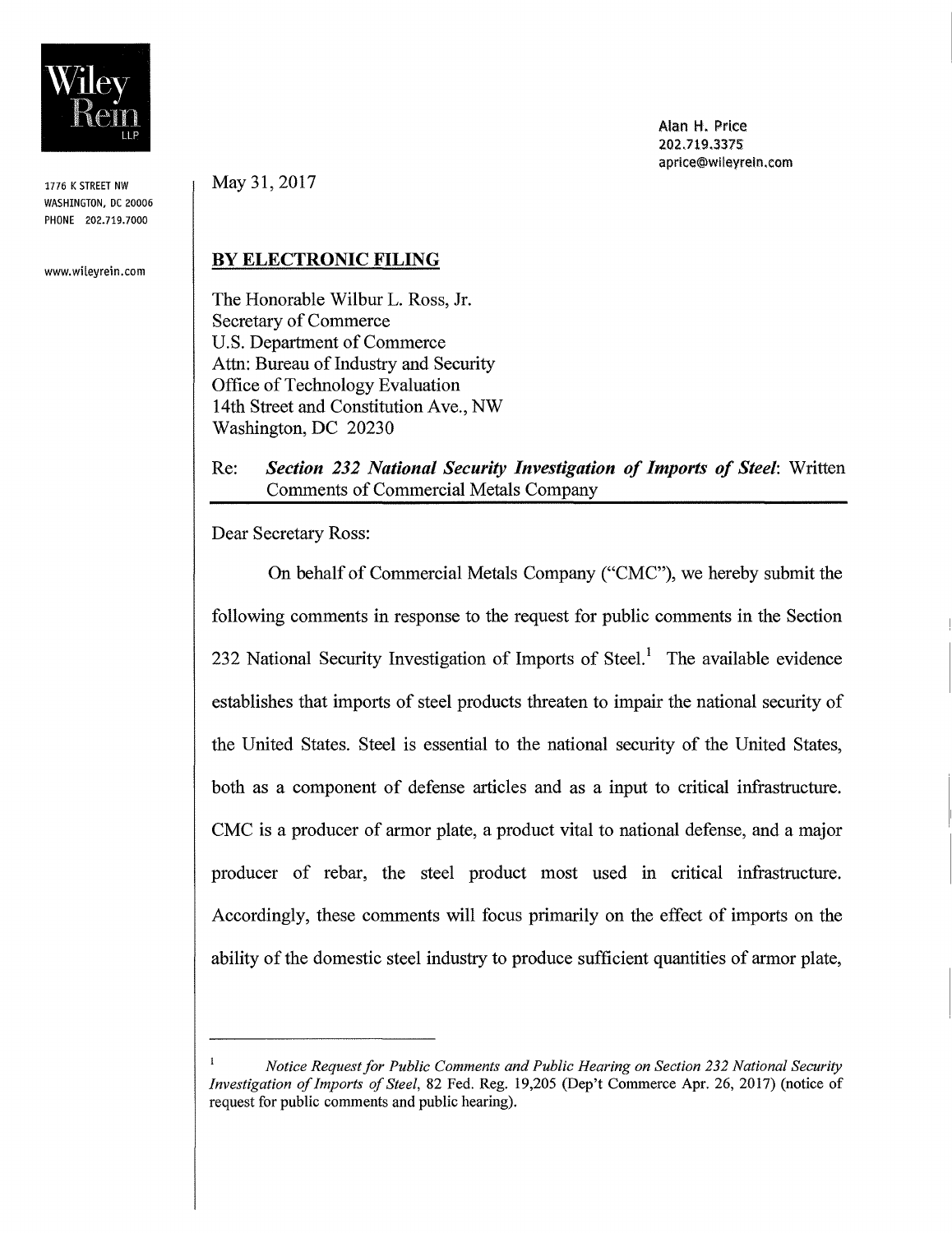

rebar and other long products to satisfy the national security and critical infrastructure needs of the United States.

## **I. SECTION 232 ESTABLISHES A BROAD DEFINITION OF "NATIONAL SECURITY"**

The purpose of an investigation under Section 232 of the Trade Expansion Act of 1962 is to determine whether imports of a given product threaten to impair the national security of the United States. At the end of the investigation, the Secretary of Commerce is required to submit a report to the President with the Secretary's determination. If the Secretary determines that imports threaten to impair the national security, the report shall also include recommendations for action?

"National security" is defined very broadly under Section 232. It encompasses the requirements of both the defense and "essential civilian" sectors. The relevant statute emphasizes that " $\{i\}$ n the administration of this section, the President and the Secretary shall further recognize the close relation of the economic welfare of the Nation to our national security."<sup>3</sup>

In assessing the impact of imports on national security, the Commerce Department must consider a number of factors regarding defense requirements for the products in question, including

(1) domestic production needed for projected national defense requirements;

<sup>&</sup>lt;sup>2</sup> 19 U.S.C. § 1862(b)(3)(A).

 $\overline{\mathbf{3}}$ 19 U.S.C. § 1862(d).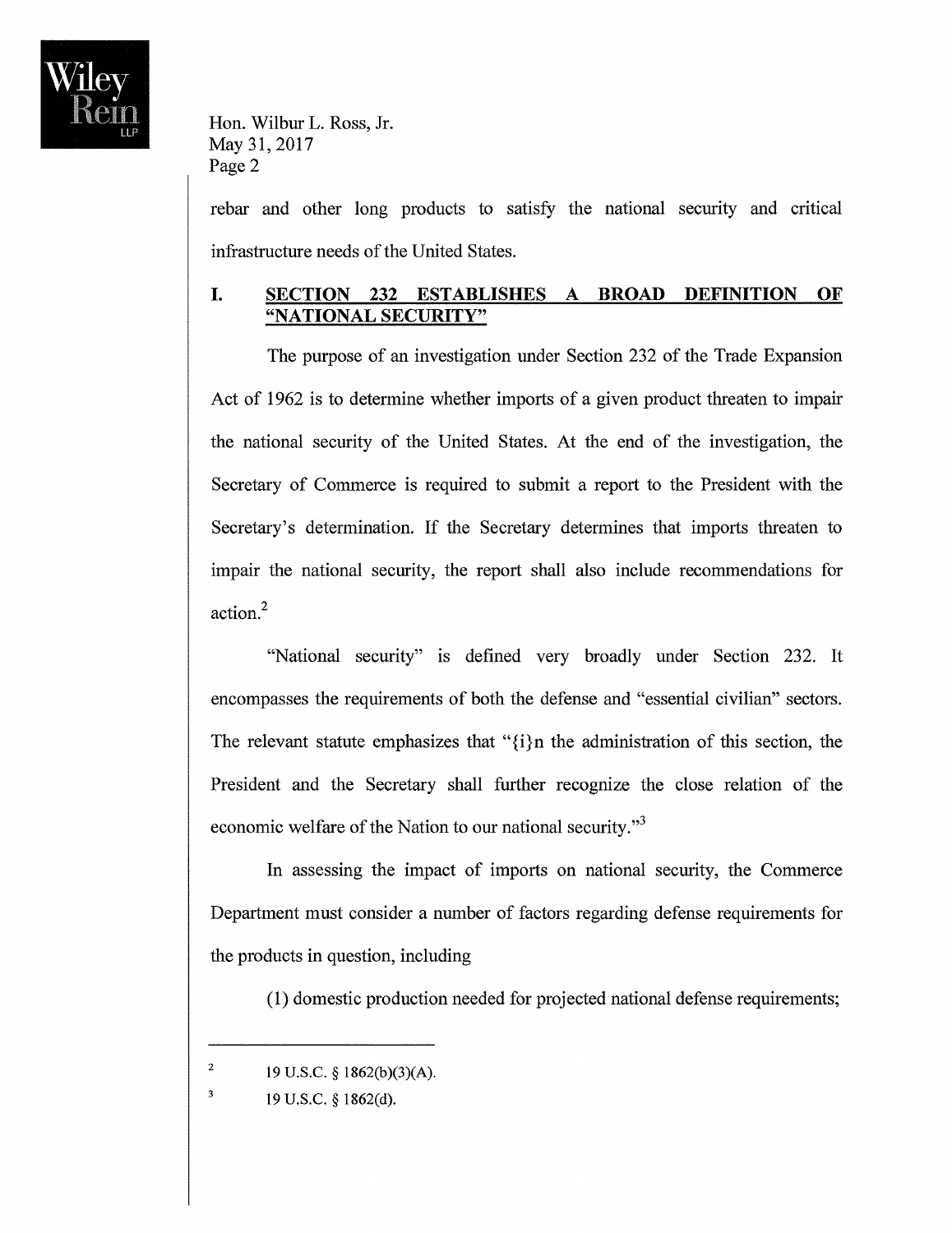

(2) the capacity of the domestic industry to satisfy those requirements;

(3) existing and anticipated availabilities of human resources, products, raw materials, production equipment and facilities;

(4) the growth requirements of domestic industries to meet national defense requirements and the supplies and services, including the investment, exploration, and development necessary to assure such growth; and

(5) any other relevant factors.<sup>4</sup>

The Department's assessment is not limited to these factors alone, however. To the contrary, "in recognition of the close relation between the strength of our national economy and the capacity of the United States to meet national security requirements," the Department must also consider a number of other factors, including the impact of foreign competition on the economic welfare of any domestic industry essential to national security.<sup>5</sup> Thus both the economic health of the domestic industry, and the impact of imports on that health, merit scrutiny in a Section 232 investigation.

The following comments will focus initially on the products manufactured by CMC that are used directly for national defense. Consideration of these products alone, however, would yield a misleading conclusion, as the scale of production of these products is inadequate to support the investments required for an

<sup>&</sup>lt;sup>4</sup> 19 U.S.C. § 1862(d); 15 C.F.R. § 705.4(a).

 $19 \text{ U.S.C.} \$   $1862\text{ (d)}$ .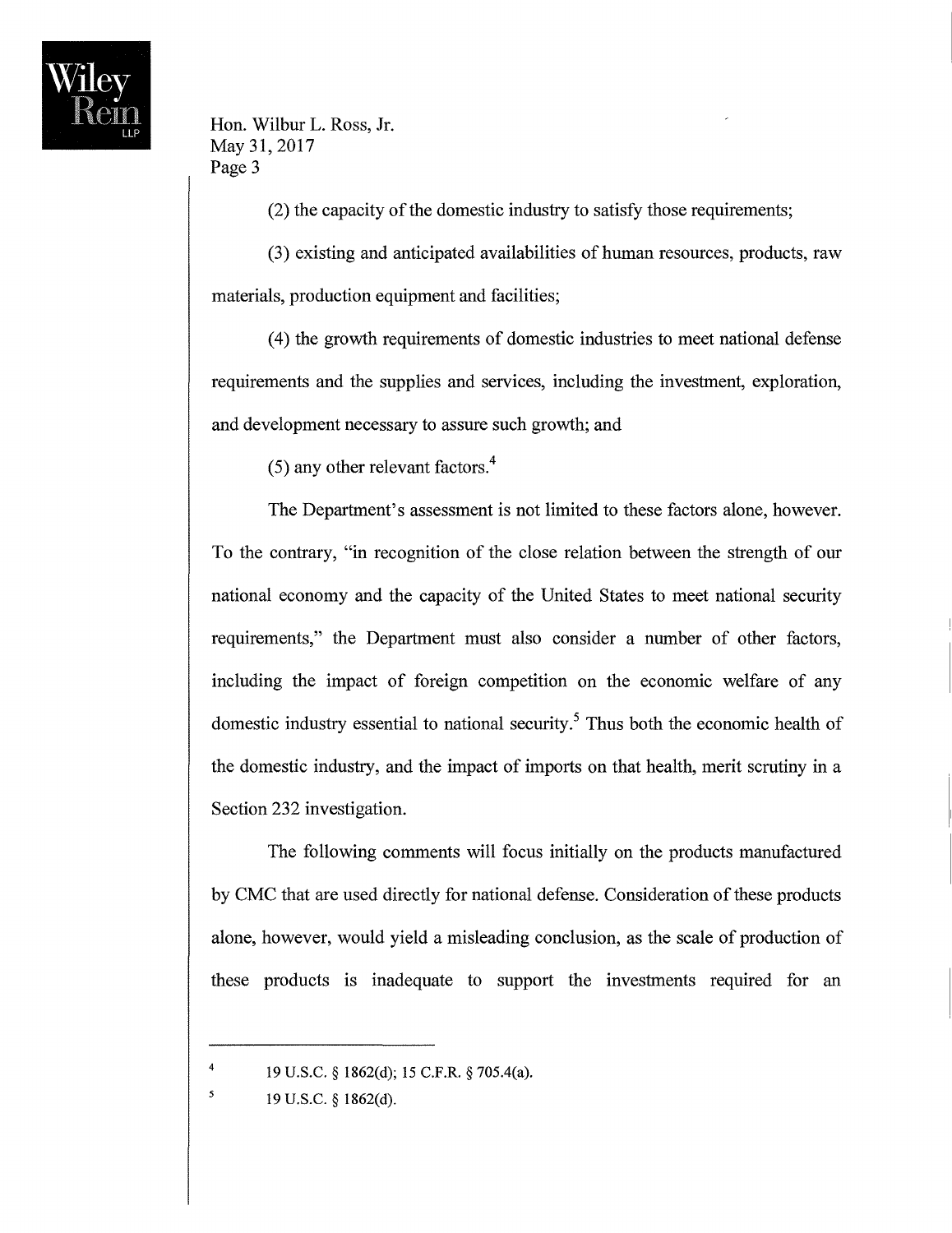

economically viable enterprise. Rather, the continued ability of CMC, and of the domestic steel industry in general, to continue to produce these articles is dependent upon the economic viability of the industry and company as a whole. More importantly, the national security requirements of the United States extend far beyond those for the steel used in these defense articles alone. Critical infrastructure is essential for national defense and security. Imports are threatening to impair the ability of the United States to produce the steel products, including rebar, that are necessary for the maintenance, expansion, and modernization of the country's infrastructure.

## **II. COMMERCIAL METALS COMPANY PRODUCES STEEL PRODUCTS ESSENTIAL TO NATIONAL SECURITY**

CMC is a steel producer headquartered in Irvine, Texas. CMC has operations in 26 states and 12 foreign countries.' It produces steel in five states across the United States as well as in Poland. In 2016, CMC produced 2.6 million tons of steel in the United States.? Its net sales from U.S. operations in 2016 were \$4.6 billion.<sup>8</sup> CMC employs approximately 8,800 people, the vast majority of them in the United States.<sup>9</sup>

7

*Id.* at 16. 9

<sup>&</sup>lt;sup>6</sup> For a complete overview of CMC's operations and products, see www.cmc.com.

Commercial Metals Company, *2016 Annual Report* at 7 *("2016 Annual Report").* 

*<sup>!</sup>d.* at 2. 8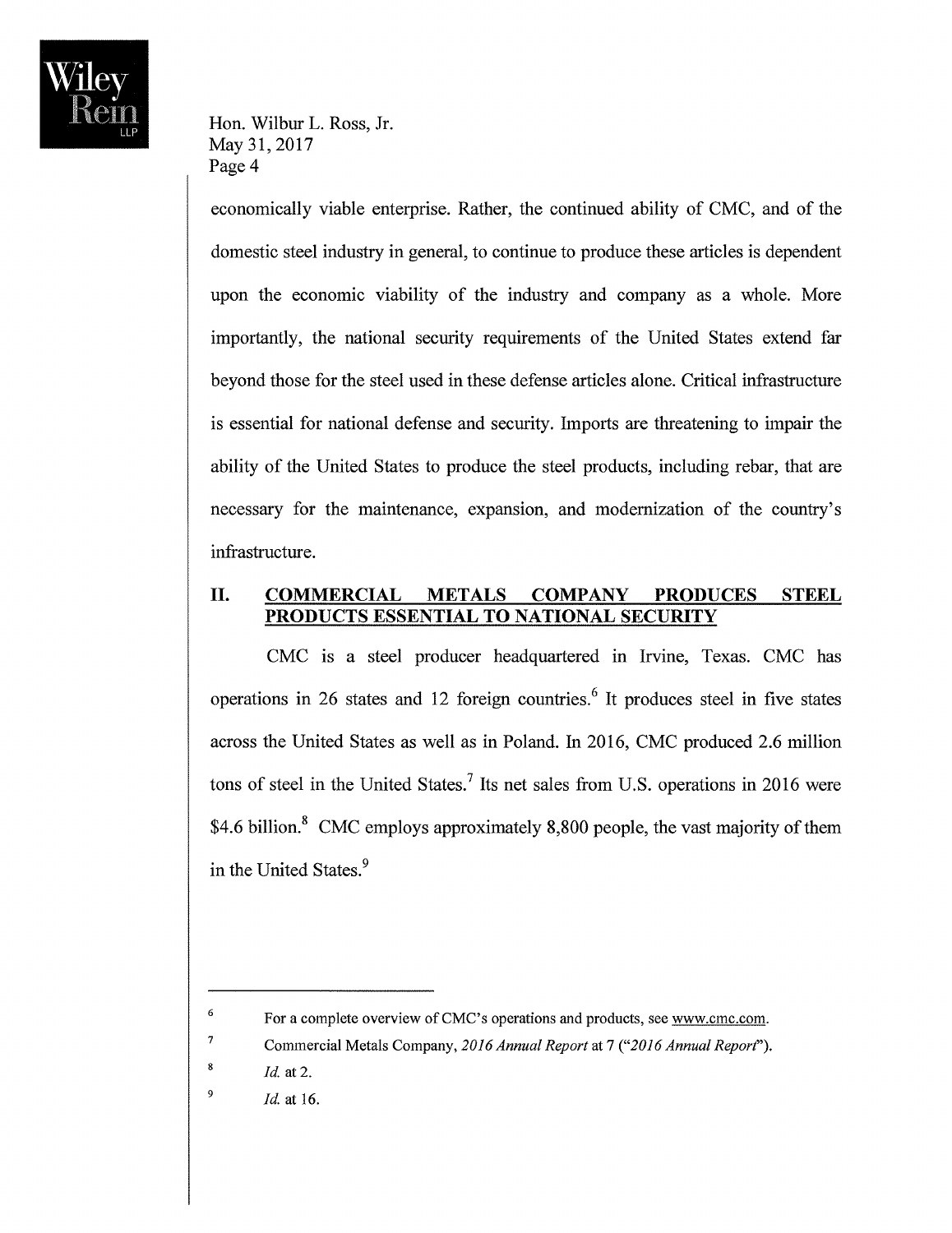

CMC is vertically integrated. It is active in all aspects of the steel industry, from buying and selling scrap through steel production, fabrication and distribution. CMC is one of the world's most technologically advanced and efficient steel producers. It has pioneered micromill technology, which reduces energy and raw material consumption in the production of rebar and other long products. CMC believes that its micromill facility in Mesa, Arizona and the soon-to-be operational mill in Durant, Oklahoma are the most efficient facilities for producing rebar in the world.

CMC produces armor plate, a product used directly in national defense. However, CMC is primarily a producer of long products, especially rebar. As discussed below, rebar is used to reinforce concrete, and is the most commonly used steel product in infrastructure. CMC also produces merchant and special bar quality bar and a variety of structural products, including angles, flats, rounds, and squares, that are used in critical infrastructure.

#### **A. CMC Produces Products Vital to National Defense**

CMC produces armor plate through its subsidiary CMC Impact Metals. This material is produced at the CMC Impact Metals facility in Pell City, Alabama. CMC Impact Metals makes military armor plate in grades DTL-12560K, DTL-46100E, and DTL-32332. These products are used in tanks, mine-resistant ambushprotected vehicles (MRAPs), and other armored military vehicles. During the build-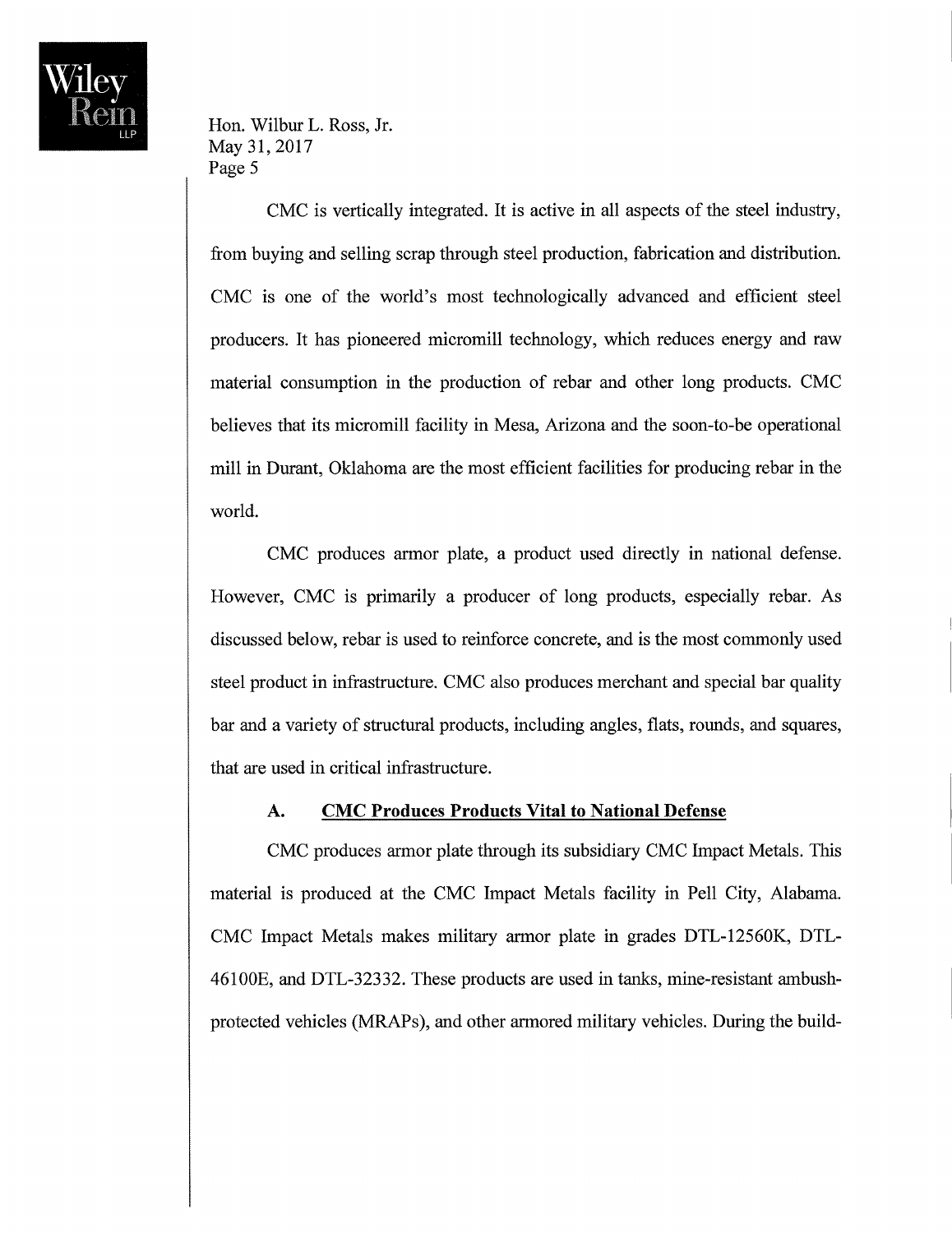up following Operation Iraqi Freedom, CMC became the first new producer certified by the Defense Department to provide armor plate in more than 20 years.<sup>10</sup>

Armor plate is a steel product with direct defense applications. The lives of American soldiers literally depend upon it. Yet armor plate also shows why Congress insisted on a broad interpretation of "national security" in Section 232 investigations. The amount of armor plate CMC Impact Metals produces each year is quite small compared to CMC's total steel production. While armor plate is a high-value product, sales of armor plate could not possibly support the viability of CMC's business on a standalone basis.

The production of armor plate requires specialized equipment and expertise. CMC can generate the funds necessary to make these investments only from sales of its other products, including rebar and other long products. If CMC's overall economic condition deteriorates, it could be rendered incapable of continuing to make armor plate.

CMC does not manufacture the steel sheet that is the primary input in armor plate. Rather, CMC purchases flat-rolled steel from other U.S. producers and applies the heat treatment and other processing needed to produce armor plate. If other producers cannot supply the necessary flat-rolled steel, CMC cannot make armor plate. CMC believes that the plate used in armor plate constitutes only a very

<sup>&</sup>lt;sup>10</sup> For a full description of CMC's armor plate products, *see* https://www.cmc.com/en/ americas/our-businesses/services/cmcimpactmetals/heattreatedproducts/plateproducts.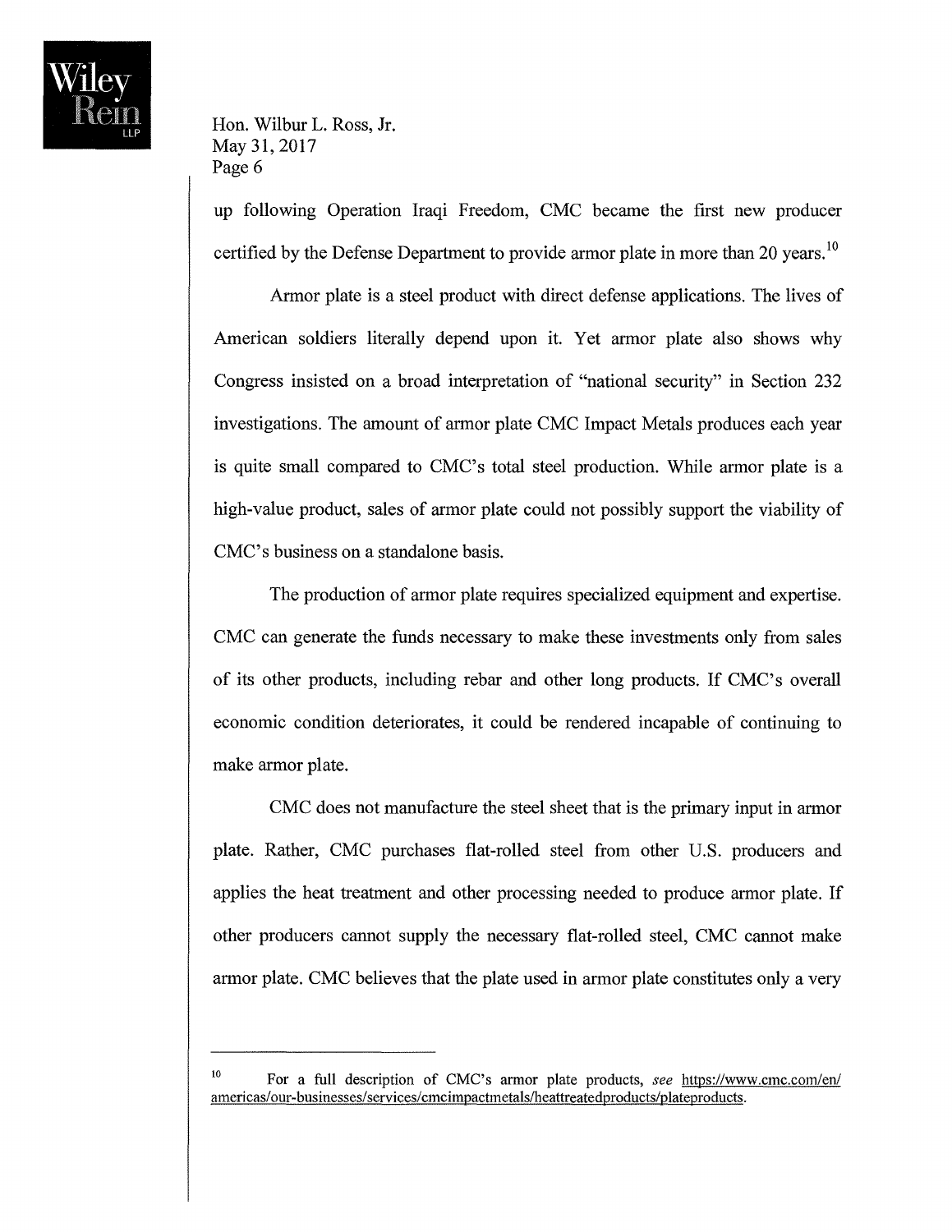

small part of the total production of its suppliers as well. The continued ability of the domestic steel industry to produce the armor plate needed for defense uses is accordingly dependent upon the overall health of the U.S. steel industry.

## **B. The Steel Products Used in Critical Infrastructure Are Vital to National Security**

National security involves much more than the products like armor plate that are directly related to national defense. Critical infrastructure for both the defense and civilian sectors is also necessary. The Defense Department itself operates a sizable system of military bases and other facilities in the United States and abroad. This infrastructure, which uses massive amounts of rebar, is directly related to national defense. As just one example, CMC supplied the rebar that was used to repair the Pentagon after the 9/11 terrorist attacks.

National defense depends upon the ability of the U.S. economy to produce the goods and services needed for defense. This capability is in tum dependent upon our country's infrastructure, composed of the roads, bridges, runways, power plants, and all the other facilities needed to move people, goods, and energy around the country. There is a reason the official name of the interstate highway system is the Dwight D. Eisenhower System of Interstate and Defense Highways. The importance of infrastructure extends far beyond direct defense needs. As a recent report from the Treasury Department explains, adequate infrastructure is the foundation of the modem industrial economy:

Infrastructure investment is critical to America's continued economic success. Our nation must expand and modernize its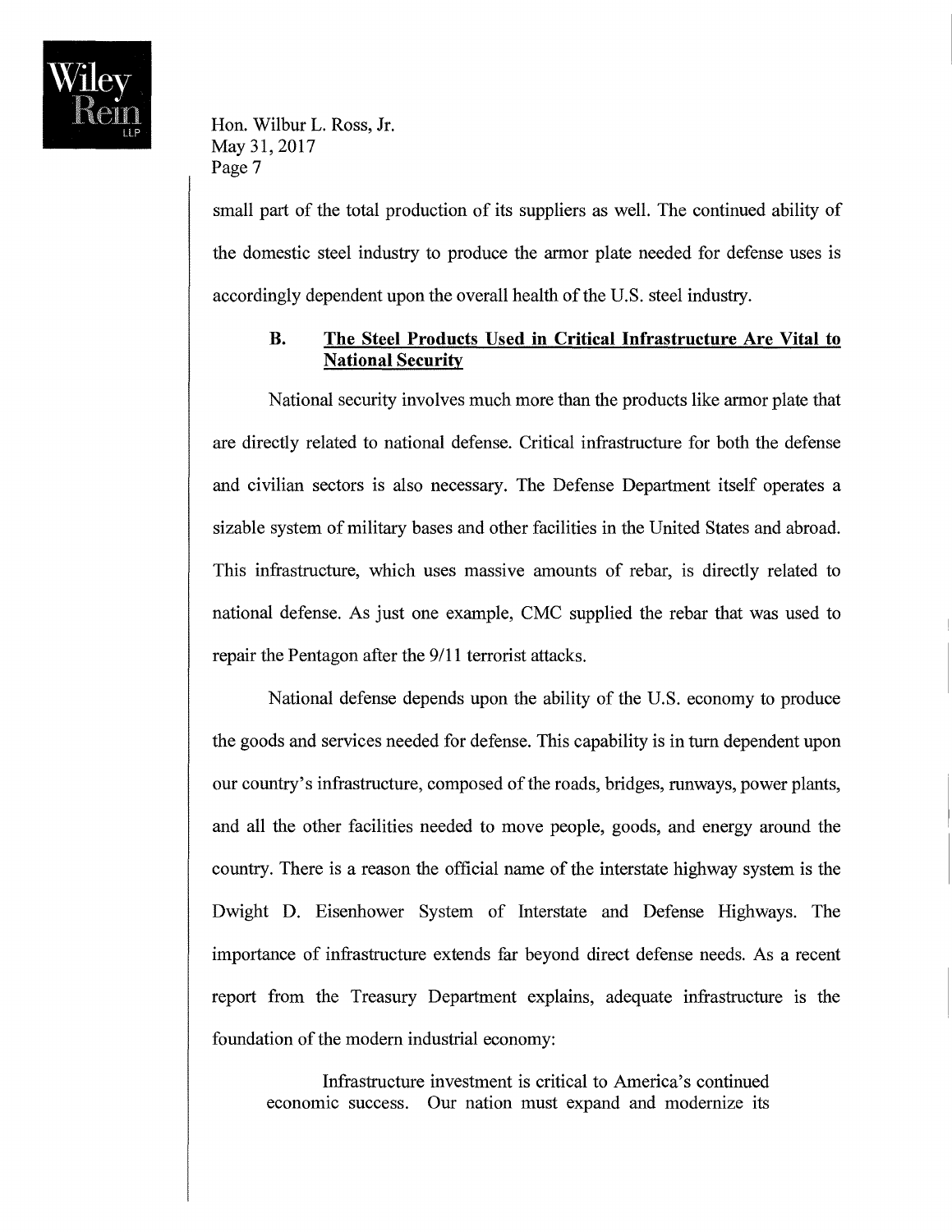

> infrastructure across various sectors to help ensure that the United States continues to provide businesses, both large and small, an environment where they can successfully grow and operate. Indeed, research has shown that well designed investments in infrastructure can increase long-term economic growth, productivity, and land values, while also providing significant positive spillovers to areas such as economic development, energy efficiency, public health and manufacturing. $^{11}$

CMC makes a variety of bar and structural products used in critical infrastructure for the transportation, construction, energy, and mining sectors. The dominant steel product used in infrastructure, is rebar. Essentially all of this critical infrastructure incorporates rebar, which is a steel long product that is embedded in concrete to give it strength; indeed, rebar is the reinforcement in reinforced concrete. Reinforced concrete is ubiquitous in any modern economy, used in everything from houses, commercial and office buildings, and factories, to water systems, energy transmission systems, airports, dams, roads, and bridges. Rebar is one of the most produced steel products in the United States, accounting for nearly 7.5 percent of total U.S. steel production in  $2015$ <sup>12</sup> In 2016, rebar accounted for slightly over 60 percent of CMC's total steel production, making CMC one of the

<sup>&</sup>lt;sup>11</sup> M. Rollins and A. Datta, Importance of Infrastructure Investment for Spurring Growth *(2016), available at* https:/ *Iwww* .treasury.gov/connect/blog/Pages/Importance-of-Infrastructure-In vestment -for-Spurring -Growth-. aspx.

<sup>12</sup> *See* WorldSteel, *Steel Statistical Yearbook 2016* at 1, 39 (2017).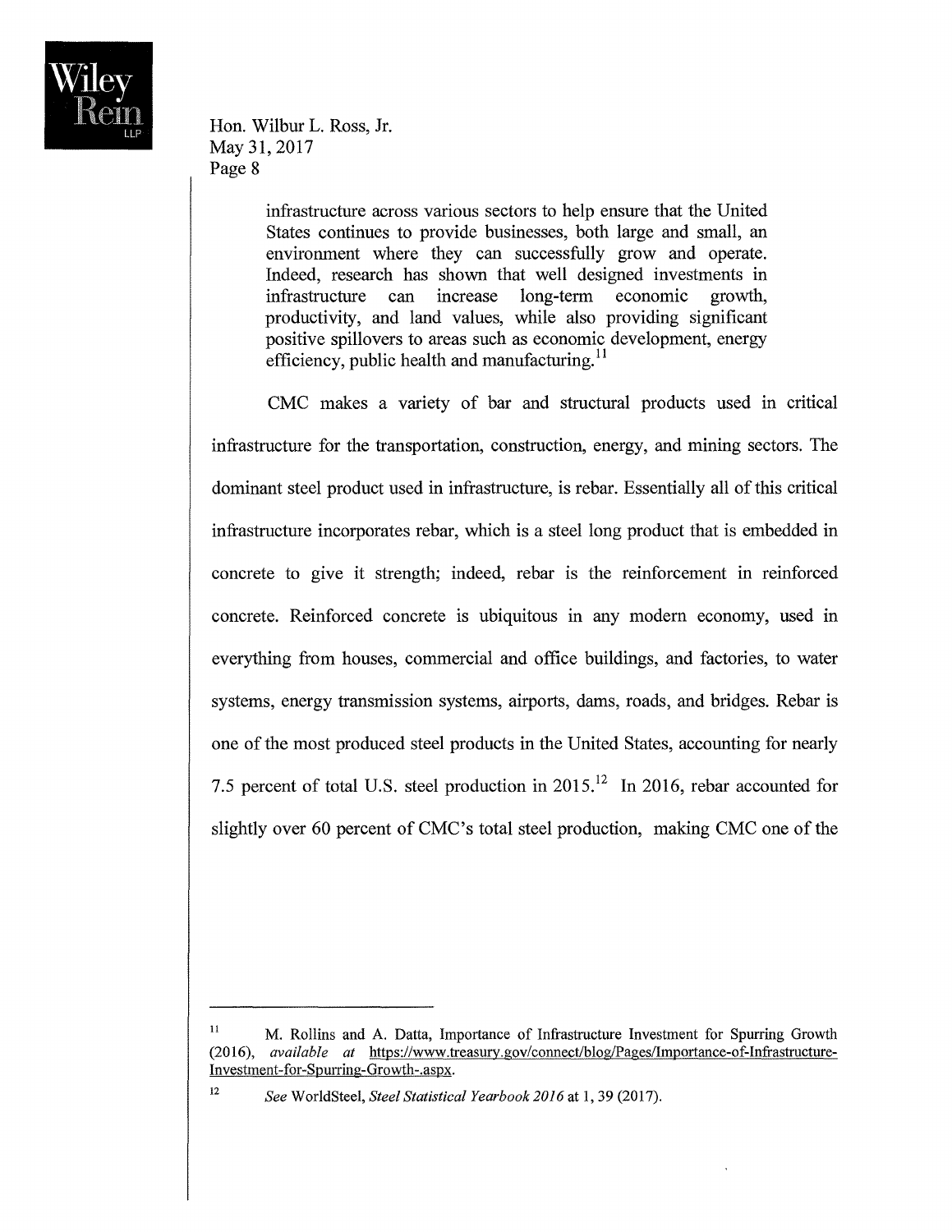

largest rebar producers in the United States.<sup>13</sup> In 2016, CMC produced nearly 24 percent of all the rebar made in the United States.<sup>14</sup>

## **III. IMPORTS OF REBAR THREATEN TO IMPAIR THE NATIONAL SECURITY OF THE UNITED STATES**

Rebar imports have increased dramatically over the past decade. These imports have caused injury to the domestic industry and reduced its ability to make required investments to sustain a viable rebar industry. If these trends continue, the United States could find itself unable to satisfy its requirements for rebar from domestic production, and would instead be dependent upon unreliable foreign sources of supply.

## **A. Imports of Rebar Have Skyrocketed Despite the Imposition of Antidumping and Countervailing Duties**

Rebar imports have grown enormously over the past 10 years. Imported rebar now holds a share of almost 25 percent of the U.S. market. In 2016, the United States consumed 8.8 million tons of rebar.<sup>15</sup> Of this, imports accounted for 2.1 million tons, or 23.9 percent by volume, up from 1.4 million tons only two years prior.<sup>16</sup> The United States is currently obtaining nearly one-quarter of its supply of a

<sup>13</sup>*20 J* 6 *Annual Report* at 2.

<sup>&</sup>lt;sup>14</sup> According to the U.S. International Trade Commission, the United States produced 6.904 million tons ofrebar in 2016. *Steel Concrete Reinforcing Bar from Japan, Taiwan, and Turkey,* Inv. Nos. 701-TA-564 and 731-TA-1338-1340, USITC Pub. 4648 (Nov. 2016) (Preliminary) at C-3.

<sup>&</sup>lt;sup>15</sup> Public Prehearing Staff Report *in Steel Concrete Reinforcing Bar from Japan, Taiwan, and Turkey, Inv. Nos. 701-TA-564 and 731-TA-1338 - 1340 (Final), Table C-1, (May 4, 2017) ("Rebar* Public Prehearing Staff Report")

<sup>&</sup>lt;sup>16</sup>  $Id$  at Table C-1.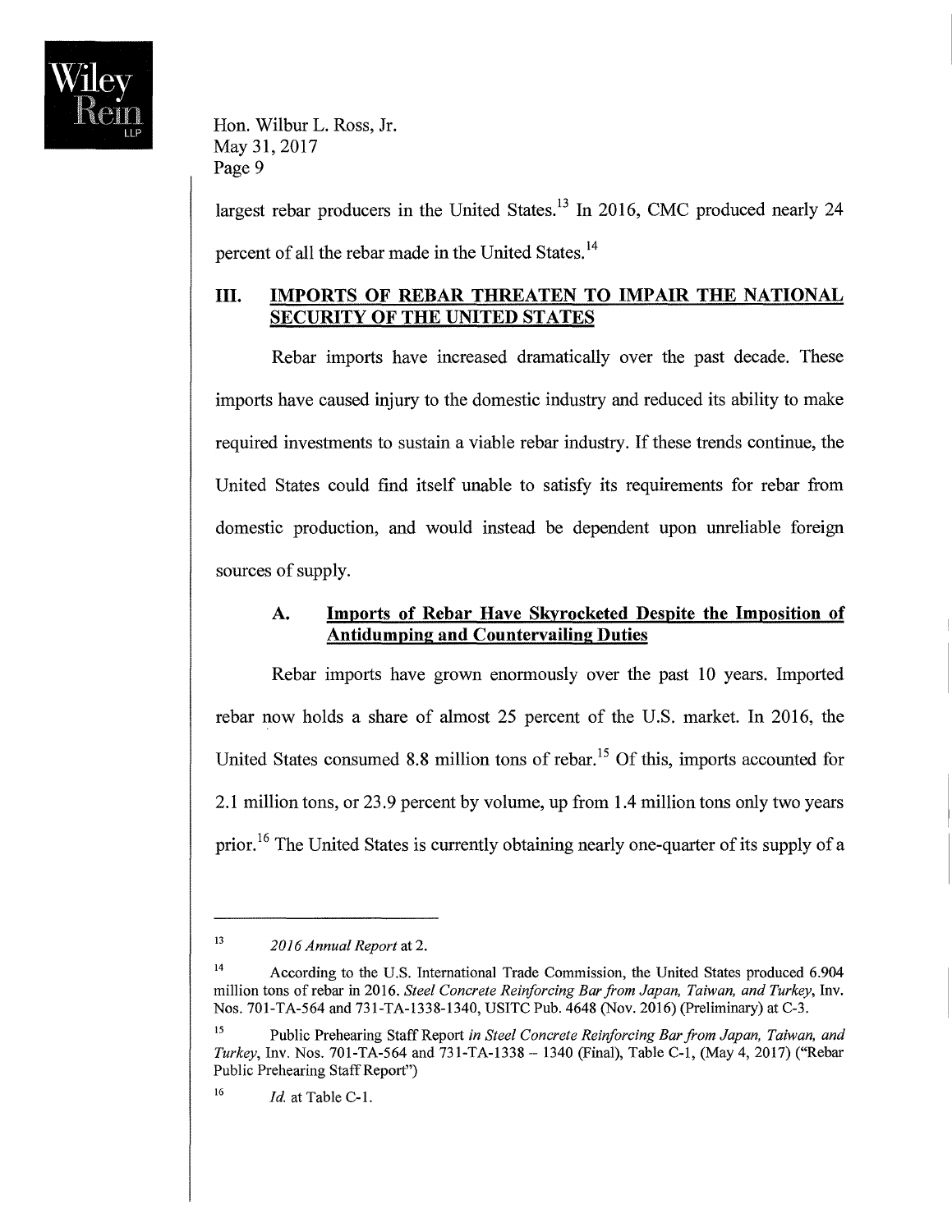

product absolutely essential to the U.S. economy from foreign sources. This is more than three times the level of imports of semi-finished steel that the Department examined in 2001 (and found did not threaten the national security of the United States).<sup>17</sup>

The surge in rebar imports is not a recent phenomenon, but rather represents the continuation of a long-time trend. Rebar imports increased by 119 percent between 2008 and 2016. As the following chart shows, the domestic industry's market share fell from 88 percent in 2008 to only 76 percent in 2016, a decline of more than 12 percentage points from 2008.<sup>18</sup>

<sup>&</sup>lt;sup>17</sup> Bureau of Indus. and Sec., U.S. Dep't of Commerce, *The Effect of Imports of Iron Ore and Semi-Finished Steel on the National Security* at 31 (2001) ("Iron Ore and Semi-Finished Steel Section 232 Report").

<sup>18</sup> Rebar Public Prehearing Staff Report at Table C-l.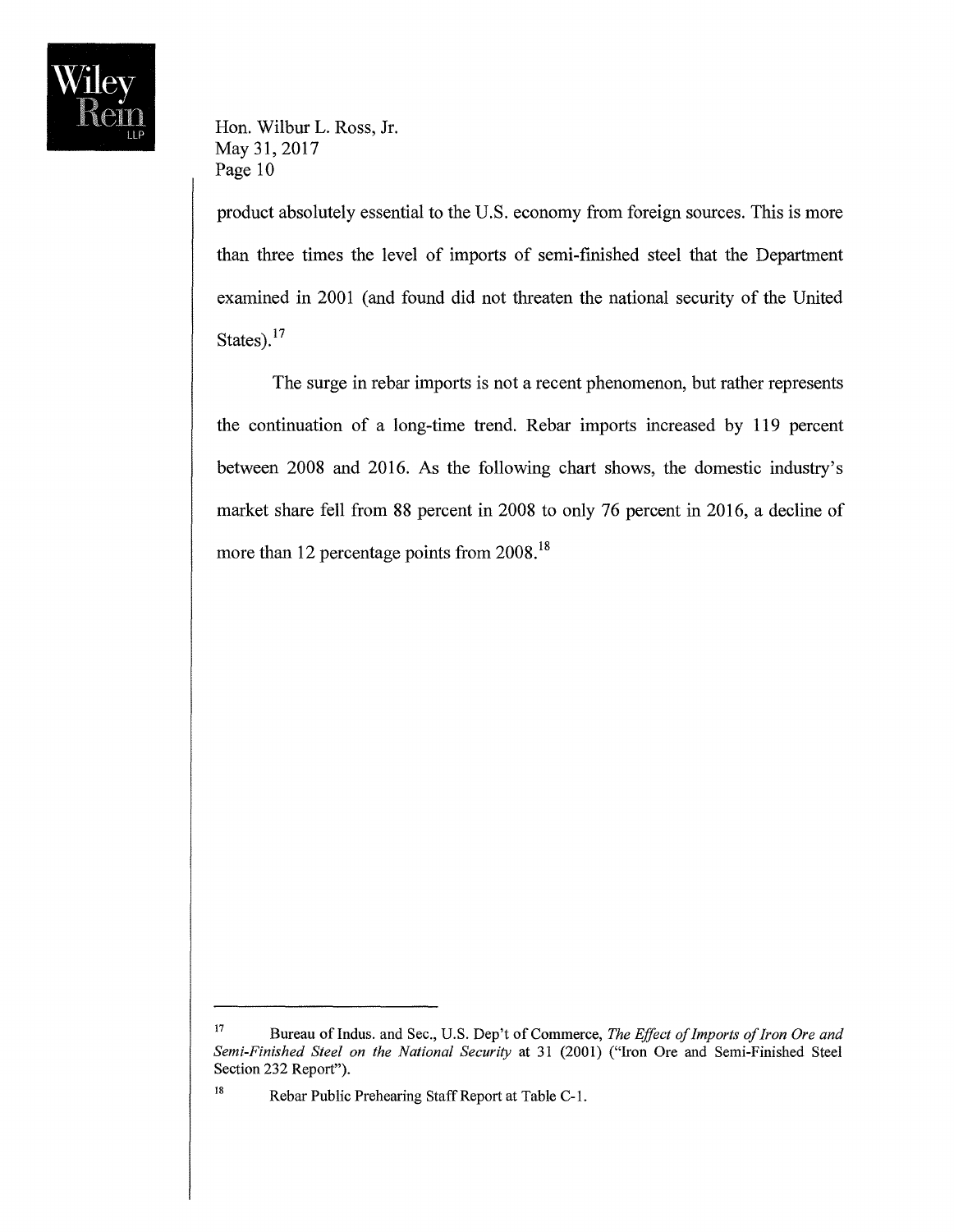



The United States does not "need" rebar imports to satisfy domestic demand. To the contrary, the United States has enough capacity to meet all of its rebar needs. In 2016, the United States consumed 8.8 million tons of rebar, but had the capacity to produce 9.7 million tons.<sup>19</sup> Between 2008 and 2016, the domestic rebar industry never operated at more than 78 percent capacity. As a consequence of rising import volumes, the domestic industry's production ofrebar was nearly 10 percent lower in 2016 than in 2008, causing capacity utilization to fall from its peak of 78 percent in 2008 to only 71.4 percent in  $2016$ <sup>20</sup> As discussed below, such a

 $19$  *Id.* 

<sup>20</sup>*See Steel Concrete Reinforcing Bar from Belarus, China, Indonesia, Latvia, Moldova, Poland, and Ukraine,* USITC Pub. 4409 at Table C-l; *Steel Concrete Reinforcing Bar from Mexico*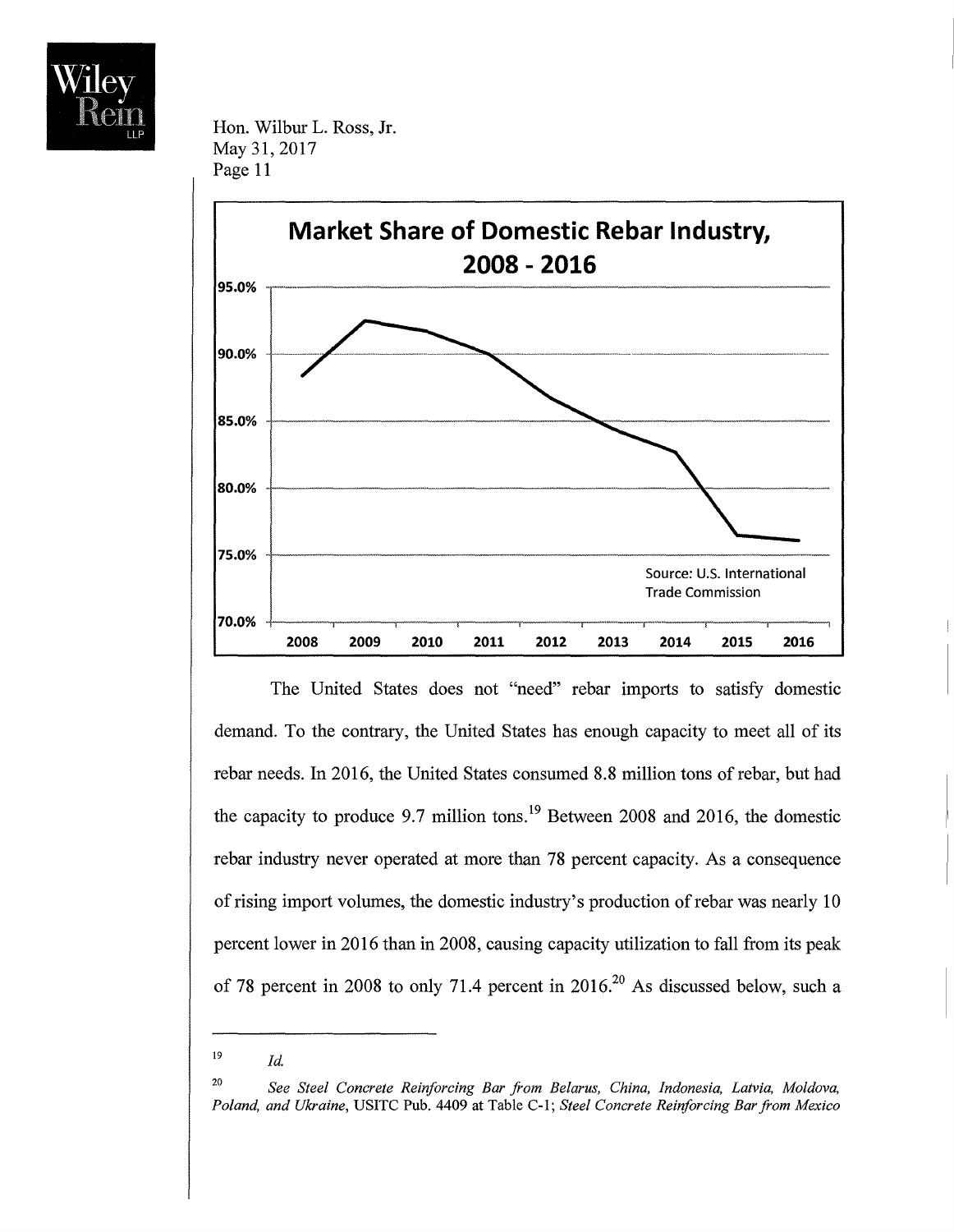

low level of capacity utilization threatens the long-term viability of the domestic rebar industry.

The surge in rebar imports in the United States is one consequence of the massive steel overcapacity in steelmaking around the world. China, Turkey, and other countries have built much more capacity than they need, largely as a result of government intervention and subsidization. In their efforts to keep these unnecessary mills in production, they sell rebar into the United States at whatever price they can obtain. Significantly, major producers in some of these countries are state-owned enterprises, which are not required to make a profit.

Excess global capacity is not unique to rebar. Massive global steel overcapacity is impacting virtually every other product line as well. While China is the main offender, many other countries are also to blame, including Russia, Japan, Turkey and Taiwan.

Rebar imports have been subject to a number of antidumping and countervailing duty cases. Indeed, antidumping and countervailing duty orders currently apply to imports from nine countries, including two of the world's largest producers, China and Turkey. The domestic industry is currently seeking relief from imports from Japan and Taiwan as well. Increasing shipments indicate that other

<sup>(</sup>Continued ... )

*and Turkey,* Inv. Nos. 701-TA-502 and 731-TA-1227, USITC Pub. 4496 (Oct. 2014) (Final) at Table C-l, and Rebar Public Prehearing Staff Report at Table C-l.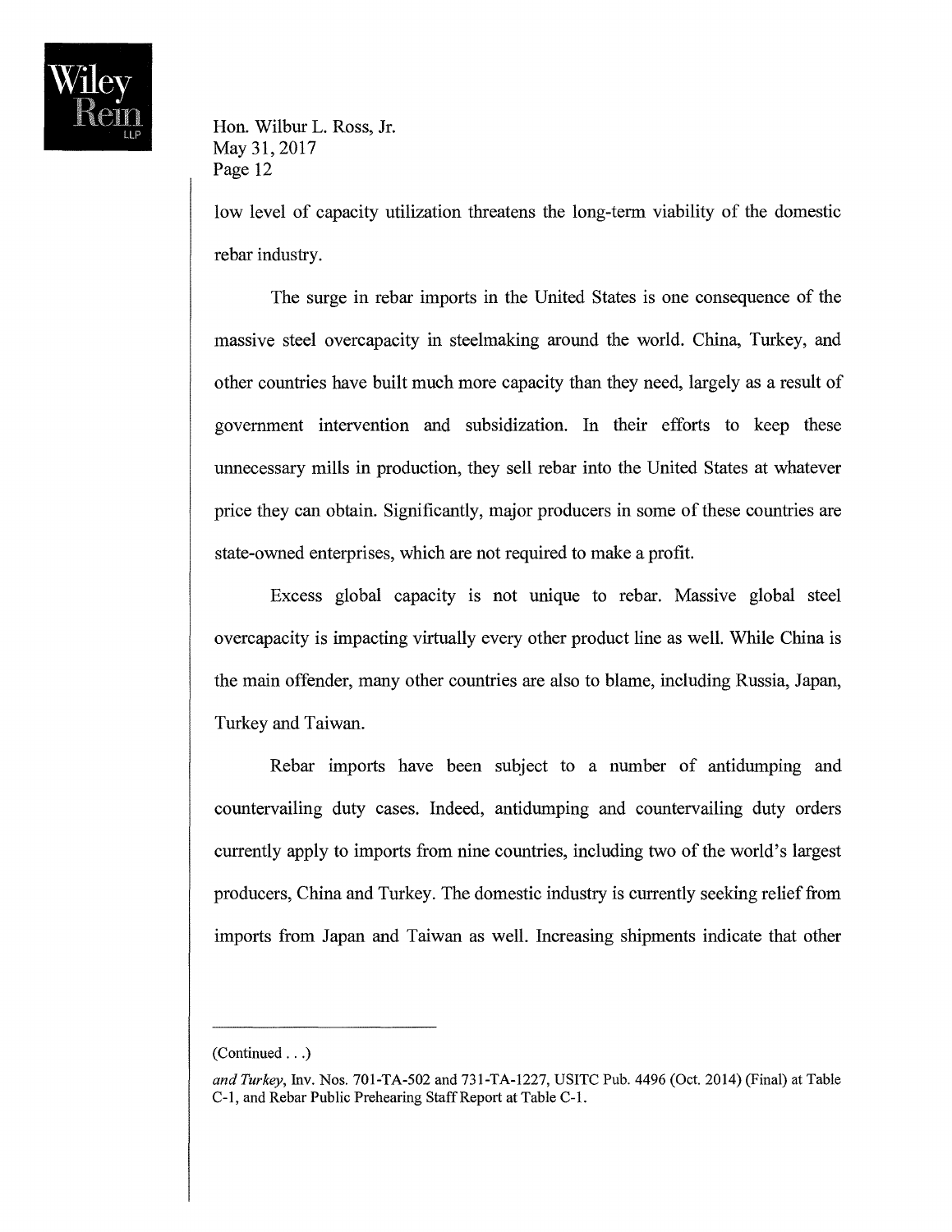

countries, including Russia, Vietnam, and Portugal, may increase their rebar exports to the United States substantially in the near future.

Despite repeated findings of dumping and subsidization by the Commerce Department, and of injury to the domestic industry by the International Trade Commission, the volume of rebar imports has continued to climb, and domestic production, capacity utilization, and profitability to fall. This establishes that the United States cannot rely on the unfair trade laws alone to ensure the continued viability of its domestic rebar industry.

#### **B. Rebar Imports Have Had a Significant Negative Impact on the Domestic Industry**

Rising rebar imports have had a demonstrably negative effect on the domestic rebar industry. As noted above, the International Trade Commission has repeatedly determined that rebar imports have caused material injury to the domestic industry. As a result, the industry has seen its capacity utilization, profitability, capital expenditures, and employment all decline since 2008. Over the past four years, two producers were forced to temporarily stop rebar production completely at some of their facilities, while other producers ran their mills on reduced schedules, or otherwise curtailed production.

Steel is a capital intensive industry. High levels of capacity utilization are needed to maintain profitability and the ability to invest. Declining capacity utilization levels as a consequence of rising imports have adversely affected the domestic industry. The industry's profitability declined precipitously, with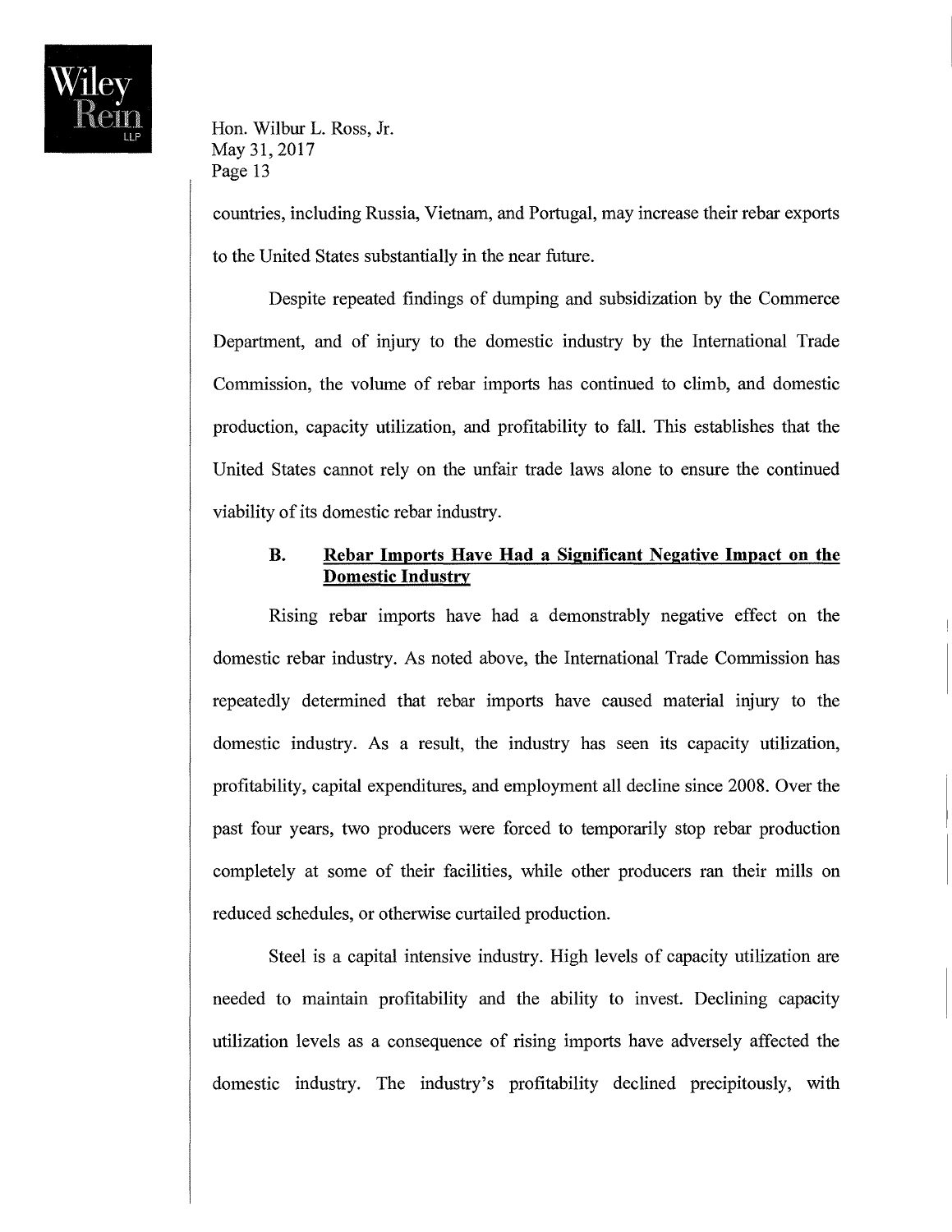

operating profits in 2016 being 90 percent below what they were in 2008. Capital expenditures in 2016 were nearly six percent lower in 2016 than in 2008, as the loss of market share to imports, and the consequent fall in profits, deprived companies of the funds they needed to invest in new facilities and technology. Companies may commit funds to a project years in advance, so that it is likely that capital expenditures will fall even more in the next few years in response to rising import levels.

CMC's experience mirrors that of the domestic rebar industry as a whole. From 2008 to 2016, CMC's production of rebar rose by 44 percent, due to the commissioning of the Mesa micromill, though its overall production of steel increased by only 4.0 percent. Investments in the steel industry require significant lead time. CMC had committed to these investments at least three years before they were made – and before imports surged to new, record levels. The value of CMC's sales, on the other hand, fell by 55 percent between 2008 and 2016, reflecting lower prices as a consequence of mounting import volumes. The company's earnings declined by nearly 69 percent, as its profit margin dropped from an already-low 2.2 percent in 2008 to only 1.5 percent in 2016.

In response to growing imports, CMC was forced to close some facilities and to reduce its workforce by nearly 7,000 jobs, or 45 percent of its total workforce, between 2008 and 2016. Each job in the steel industry typically generates another seven in upstream suppliers and downstream customers, so that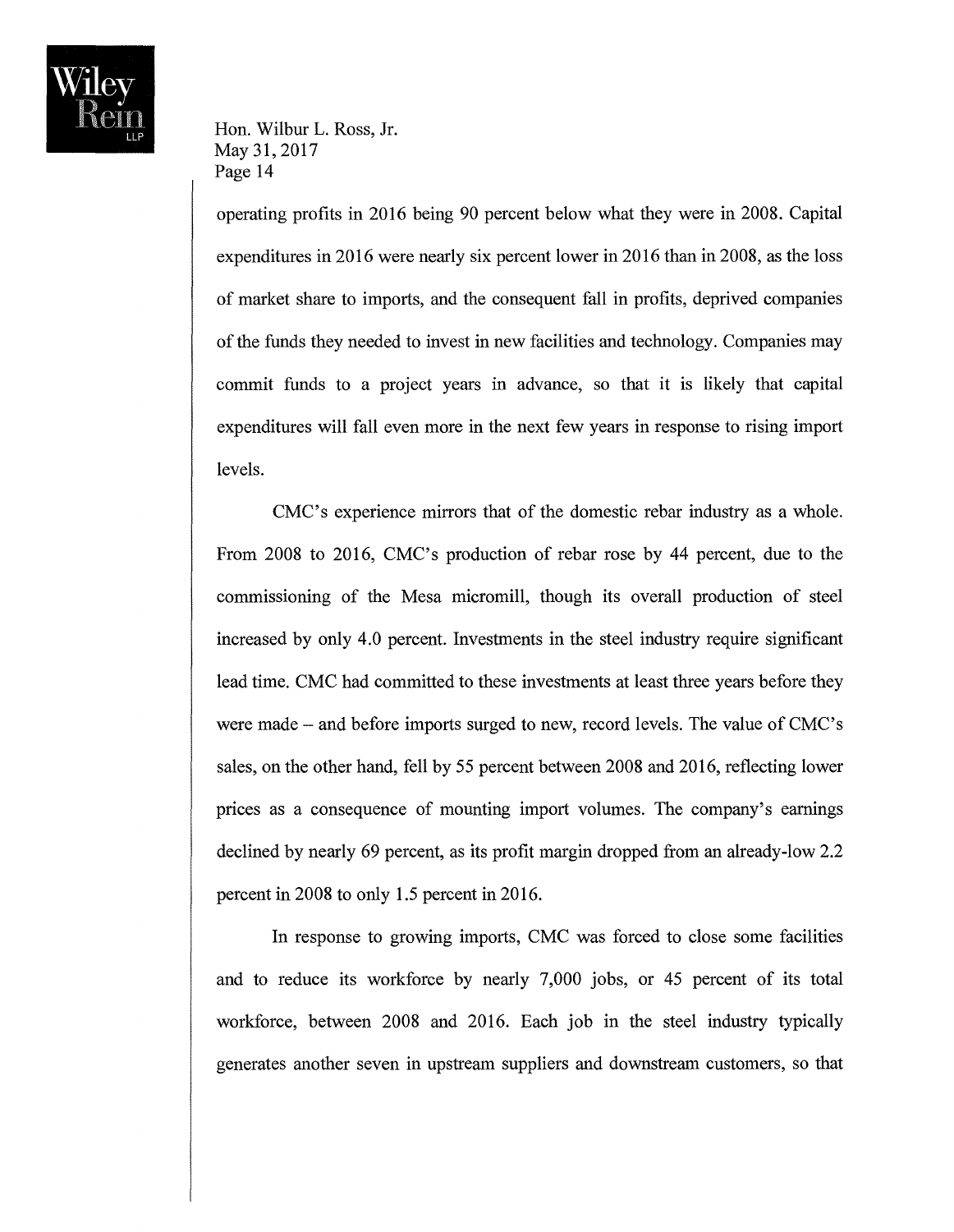

these reductions may well represent the loss of nearly 50,000 high quality middle class jobs in all. CMC facilities are frequently the economic mainstays of their communities, so that these closures and layoffs had an effect far beyond what the mere numbers might indicate.

Employment in the domestic rebar industry dropped by 13 percent from 2008 to  $2016<sup>21</sup>$  This decline is especially worrisome. Although it is highly automated, steelmaking nonetheless requires real expertise which can be developed only over time. This is especially true with respect to highly specialized products such as armor plate. When the industry loses workers, it loses the expertise they represent as well. This could make it difficult to rapidly increase production of specialized products such as armor plate if such an increase became necessary in time of emergency.

## **C. Increasing Imports Threaten the Ability of the Domestic Industry to Make Necessary Investments**

Because rebar is internationally traded, and because the barriers of entry into the U.S. market for imports are low, the domestic rebar industry must invest in new technologies and facilities to remain competitive. Rising import volumes are undermining the ability of the industry to make these investments, as CMC's experience establishes. One indicator of a company's ability to invest is the

<sup>&</sup>lt;sup>21</sup> Data are derived from *Steel Concrete Reinforcing Bar from Belarus, China, Indonesia, Latvia, Moldova, Poland, and Ukraine,* USITC Pub. 4409 at Table C-l; *Steel Concrete Reinforcing Bar from Mexico and Turkey,* USITC Pub. 4496 at Table C-l, and Rebar Public Prehearing Staff Report at Table C-l.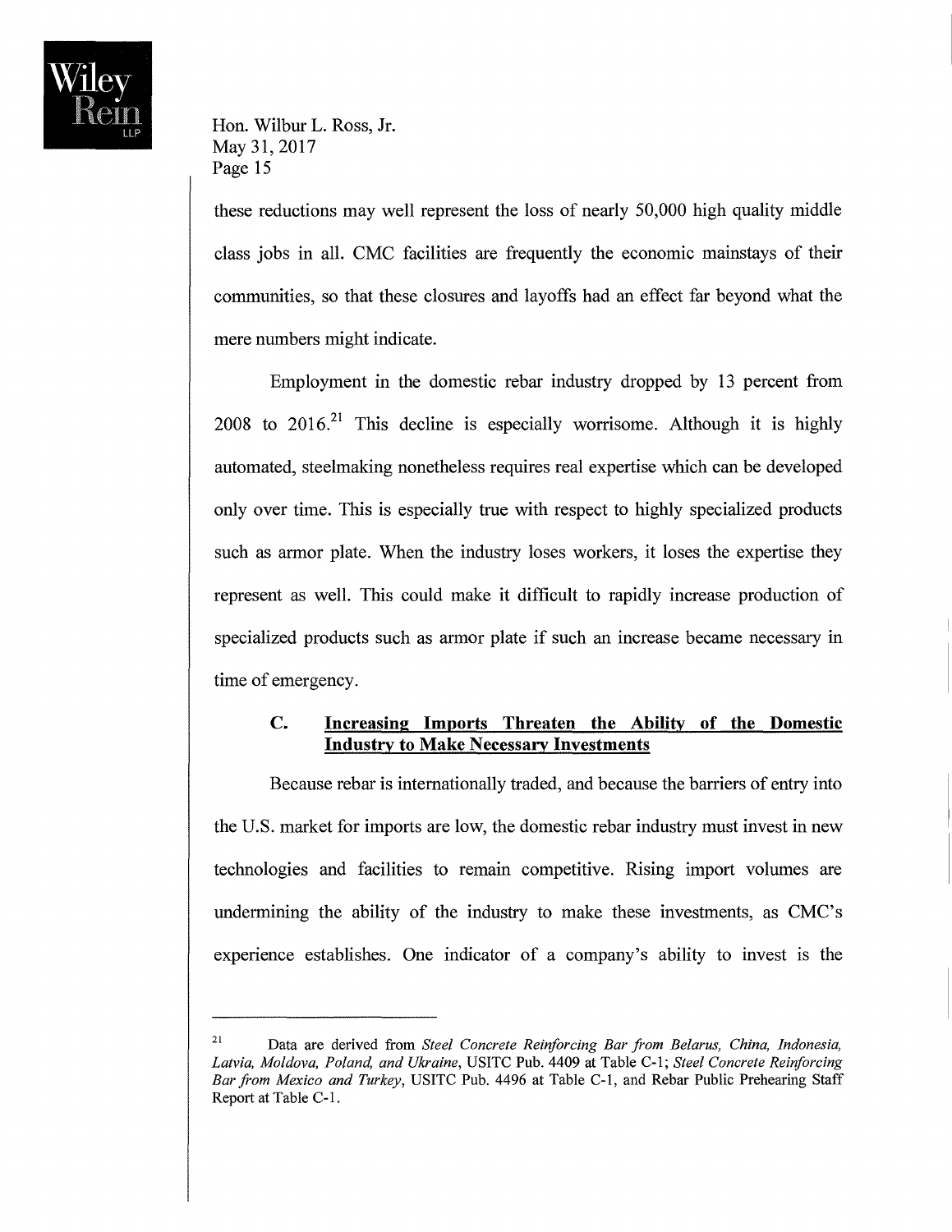

difference between depreciation and capital expenditures. If depreciation is lower than capital expenditures, a company is adding new facilities. If depreciation is higher, on the other hand, the company is effectively eroding the asset value and productive capability over time. In 2008, CMC's capital expenditures exceeded its depreciation by \$220 million, indicating that the company was increasing its asset base. In 2016, capital expenditures were \$20 million less than depreciation. Because of rising imports and falling profits, CMC has not even been able to offset the depreciation of its assets with new investments.

Because rebar is so widely produced, staying competitive in the rebar industry requires constant innovation. CMC has pioneered the micromill process for producing rebar, which enables it to achieve levels of efficiency in raw material and energy usage unmatched in the world. This technology allows CMC to produce steel using much less energy, and generating far fewer emissions, than the producers in China, Turkey, and other countries are capable of achieving. Much of the steel produced abroad uses older, heavily-polluting technology.

CMC invested millions in its technologically advanced micromill in Mesa, Arizona and in current construction of the most modem rebar mill in the world in Durant, Oklahoma. CMC was planning to commission a whole series of micromills across the United States, which would have created thousands of high-paying jobs. Competition from imports has been so fierce, however, that CMC has been forced to put its expansion plans on hold. In fact, rising import levels have so eroded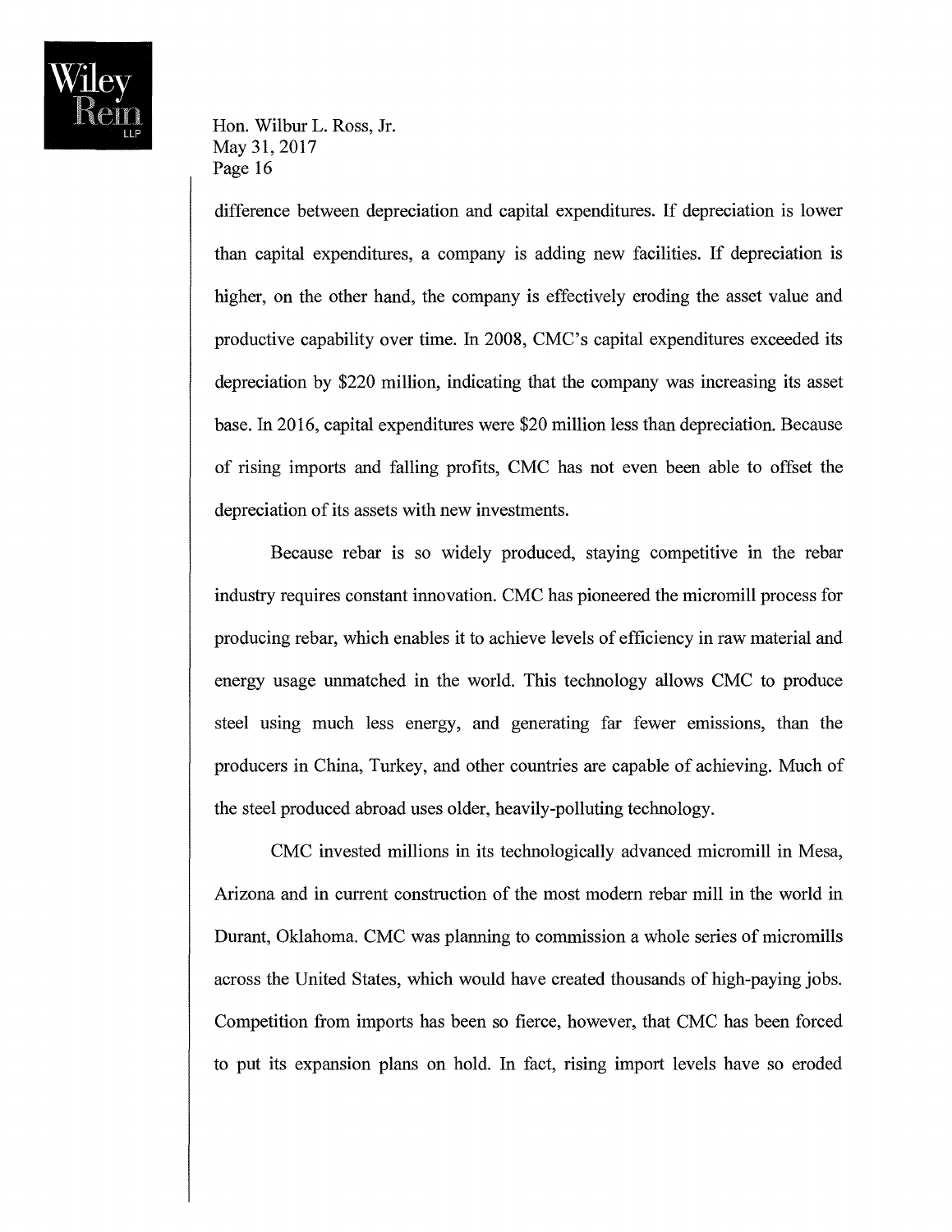

CMC's profitability that the returns on the investments in Mesa and other facilities are not even covering the company's cost of capital. The data on capital expenditures discussed above indicates that this situation is true for the domestic rebar industry as a whole.

# **D. Imports Have Deprived the United States of Substantial Tax Revenues**

The United States has lost substantial tax revenues as a consequence of falling profitability in the domestic rebar industry, itself a result of rising imports. $^{22}$ In 2008, the industry as a whole achieved an operating profit of \$850 million. CMC's effective tax rate that year was 31.1 percent. Applying that rate to the entire domestic rebar industry indicates total tax revenues of \$264.3 million. In 2016, the industry achieved an operating profit of only \$82.4 million. Applying CMC's effective tax rate in 2016 of 18.6 percent yields total tax revenues from the industry of only \$15.3 million. The tax revenues from the domestic rebar industry in 2016 alone were nearly \$250 million lower than they would have been, had the industry maintained its 2008 profitability.

## **E. Imports of Rebar Threaten to Impair the National Security of the United States**

Rising volumes of rebar imports threaten the ability of the United States to produce the rebar it needs for critical infrastructure, and so threaten to impair the national security of the United States. The Department has explained that imports

<sup>22</sup>*Section* 232 *investigations Program Guide* at 1.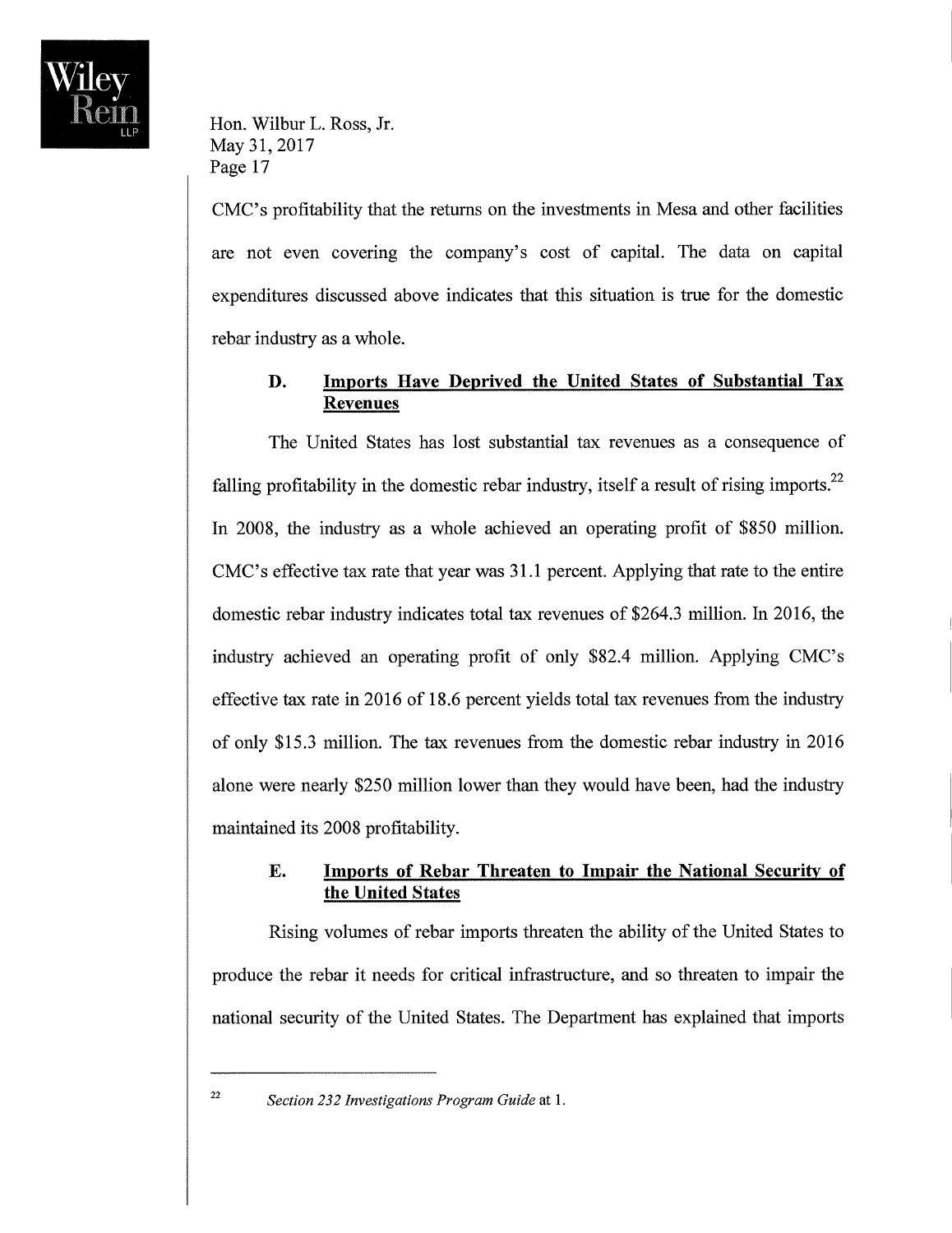

can threaten to impair the national security of the United States in two ways. First, the United States may be dependent upon unreliable sources of supply. Second, imports may threaten to impair the capability of the U.S. industry to satisfy national security needs.<sup>23</sup> Both conditions are present here.

The United States is becoming increasingly dependent upon unreliable sources of supply for its rebar needs. The United States already imports approximately 25 percent of the rebar it consumes. The largest rebar producers in the world include China, Russia, Japan, Turkey, and Korea. This is a situation fundamentally different from that examined in the investigation of iron ore semifinished steel, where the largest suppliers to the United States were "safe" foreign suppliers in the Western Hemisphere, including Canada, Mexico, and Brazil.<sup>24</sup>

This situation is compounded by the nature of the global rebar trade. Most rebar is sold by traders who are constantly seeking open markets with the highest prices, and who have the ability to shift volume rapidly from market to market. These traders are opportunistic, and have no loyalty to the U.S. market. Traders operate on a trading margin with no regard for profit or return on the investment required to sustain production of the product. Even with plentiful global supply, it is possible that the United States would have to pay excessively high prices for rebar,

<sup>24</sup> *Id.* at 2.

<sup>23</sup>*See* Iron Ore and Semi-Finished Steel Section 232 Report at 1.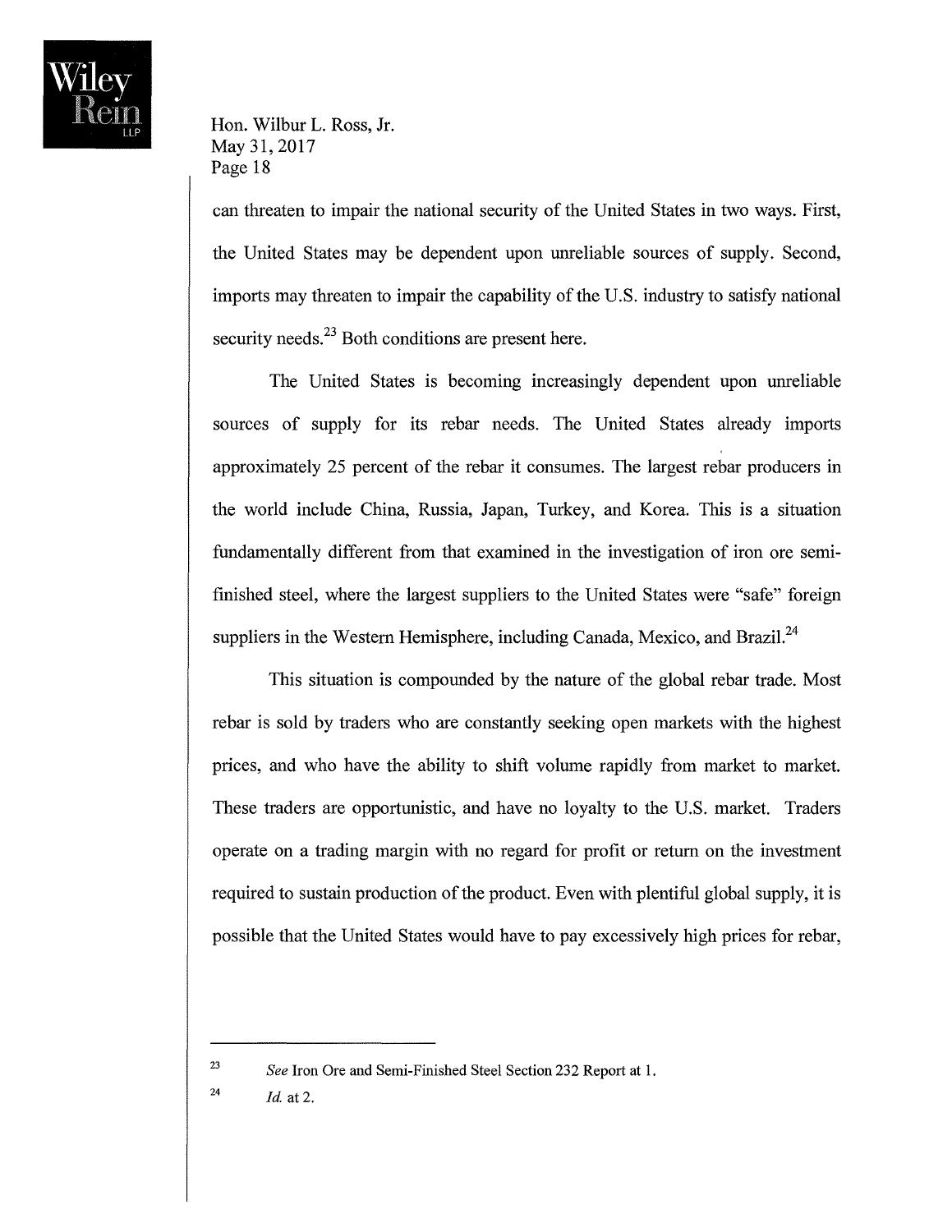

or might not even be able to find rebar supply at all, should these traders decide to sell in other markets instead.

Imports also threaten the ability of the United States to supply its rebar needs domestically. Because of imports, the industry has reduced capital expenditures and overall capacity, as detailed above. If this trend continues, and the industry continues to close facilities, the United States could find itself in a situation where it cannot supply its needs for rebar, a material essential to critical infrastructure and the smooth functioning of the U.S. economy.

## **IV. THE SECRETARY OF COMMERCE SHOULD RECOMMEND A COMPREHENSIVE ACTION TO ADDRESS THIS CRISIS**

Because imports of rebar threaten to impair the national security of the United States, the Secretary should recommend that the President take action to minimize the damage from those imports. The threat from imports to national security is not restricted to rebar, however. Submissions by other steel producers have shown that the threat is equally present with respect to virtually all steel products. The Secretary of Commerce should accordingly recommend that the President take comprehensive, broad-based, and effective action based on the following principles:

- The recommended measures must apply to all steel products, including downstream products. Otherwise foreign producers will simply shift production to products not subject to the remedy, exposing those segments of the steel industry to even greater import competition.
- The recommended measures must apply to imports from all countries. International steel traders can easily shift sources of supply from one country to another.